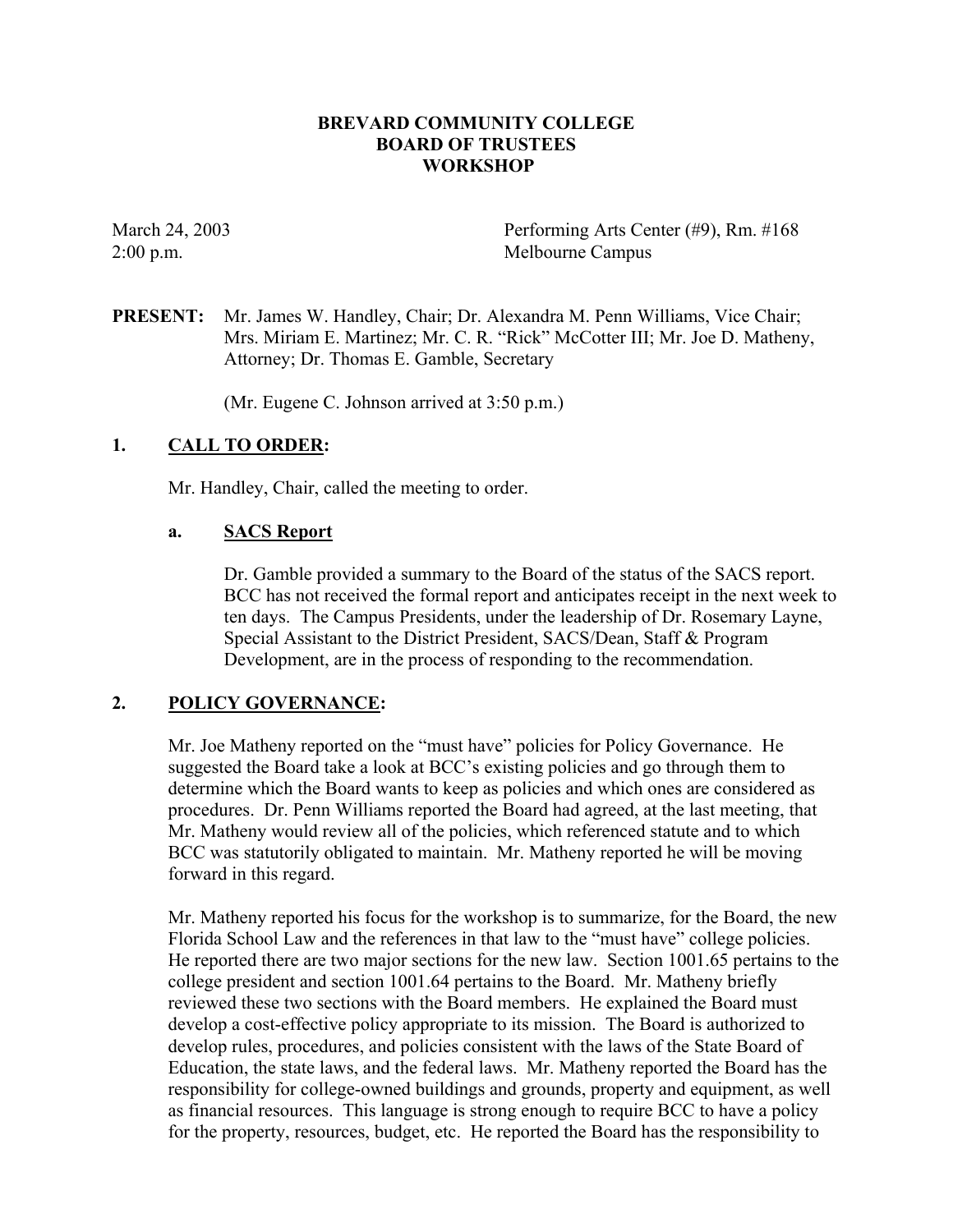Board of Trustees Workshop March 24, 2003 Page  $-2$  –

> establish and discontinue programs and course offerings. BCC currently has this policy and Mr. Matheny feels this policy should be carried over. He reported the Board has the responsibility for ensuring student access to general education courses. The Board has authority for policies related to students, enrollment of students, student records, student activities, financial assistance, and other student services. He reported BCC must retain this policy. BCC is required to establish rules for establishing student performance standards.

> Dr. Gamble asked if the Board could list the specific requirements in a single policy that charges the Administration with developing a rule or rules in line with State statute. Mr. Matheny reported in most instances, BCC can do that. There are some cases where this cannot be done. Mr. Matheny suggested, to the Board, that they delegate policymaking to the Administration, with the caveat that the Board would approve those policies. Dr. Gamble reported it seems reasonable for the Board to state what they want to do and hand it to the chief executive officer to develop policies and get approval of those policies in line with State statute. Dr. Gamble reported one of the calls from the State, in this whole process, has been that they wish to see a more efficient and a more effective, accountable process and system. It makes sense that the Board would hold the chief executive officer accountable to make sure that these things are accomplished.

> Mr. Matheny further explained the Board is required to establish fees. BCC must have a written anti-hazing policy, including rules to adopt appropriate penalties for violation. BCC is required to identify its core curriculum. BCC has to have a policy accommodating religious observance. Mr. Matheny reported the items that the statute refers to have to come back to the Board for approval and discussion.

Mr. Matheny reported the next step would be for him to take the notions and write a policy. Dr. Penn Williams can then determine whether she wants to group it in with others and abbreviate it. Mr. Handley reported the Human Resources Department already has the procedures written concisely.

Dr. Gamble reported he will be meeting with a committee of the State Community Colleges, as well as a representative from the Florida Community College System office, to review the old rules from the perspective of what changes would be appropriate. The Division of Community Colleges has a list of rules that BCC is obligated to follow, that are to be coordinated. He reported BCC needs to understand the relationship between Division rules and Board policies.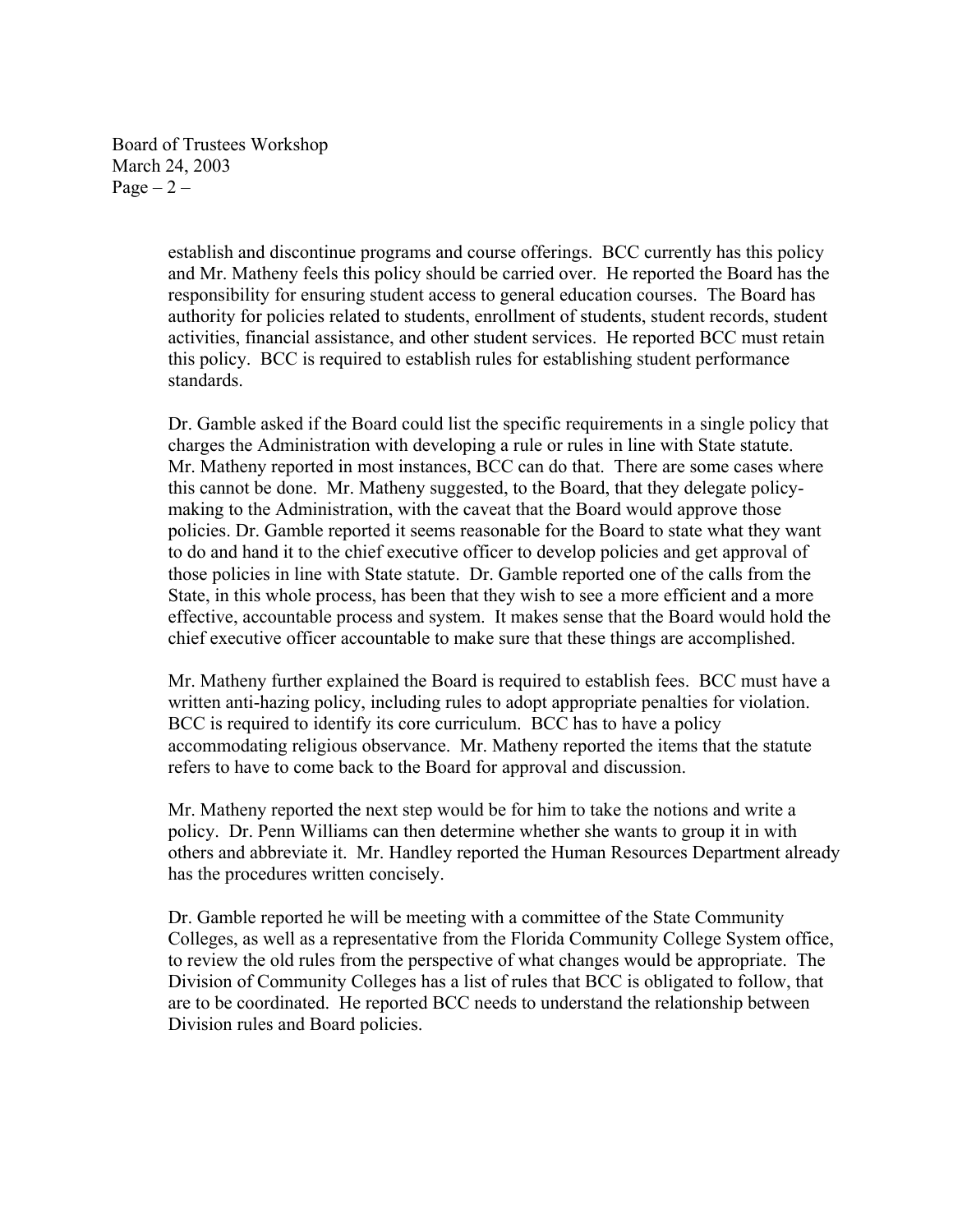Board of Trustees Workshop March 24, 2003 Page  $-3$  –

> Dr. Penn Williams reported, for clarification in the minutes, that Mr. Matheny will come up with a summary and provide it to Dr. Penn Williams. Mr. Matheny and Dr. Penn Williams will discuss the possibility of bringing the summary to Attorney Daniel J. Woodring for approval. Dr. Penn Williams reported on the ends policy with the mission and the operating philosophy policy. She reported she took Mrs. Martinez' submission and made a few recommendations.

Dr. Penn Williams reported the Board members all have enough information to go through the same exercise they just went through for the executive limitations.

 Dr. Gamble reported one of the precepts of the learning college is to focus on the students' goals as opposed to BCC's goals for the student. He advised to stay away from institutional references and deal with the fact that BCC will offer up to two years of the undergraduate program of study.

Dr. Penn Williams reported to the Board that as they go over what she and Mrs. Martinez have done, the Board members can e-mail Dr. Gamble their suggestions.

Mr. Handley clarified the Board's assignment is to go through the executive limitations in exactly the same way they went through the ends policies, and e-mail it to Dr. Gamble. Dr. Gamble will then e-mail it to the Board members.

Mr. Matheny reported it would be helpful for the Board members to look at 1001.65, because it is the Florida law on executive limitations. Mr. Handley reported the Board members should turn this information in prior to the meeting in April.

# **3. GOALS SETTING DISCUSSION:**

Mr. Frank Billings, Special Assistant to the District President for Institutional Effectiveness and Strategic Management, reported the strategic plan cascades from policy ends. BCC has taken the approach that policy ends comes out of the environmental scanning SWOT process. Mr. Billings reported the process he asked the Board members to go through, at the Board meeting, was tying BCC's end policy back to the Florida Board of Education K-20 goals. He explained he took the environmental scanning process and narrowed it down to 24 trends and emerging issues that have a probability of impact in the next two to three years. The 24 high-impact events were incorporated into the SWOT process as either opportunities or threats. Mr. Billings categorized strengths, weaknesses, opportunities, and threats. He asked the Board to go through the list of items he presented, and categorize each item under one of the four Florida Board of Education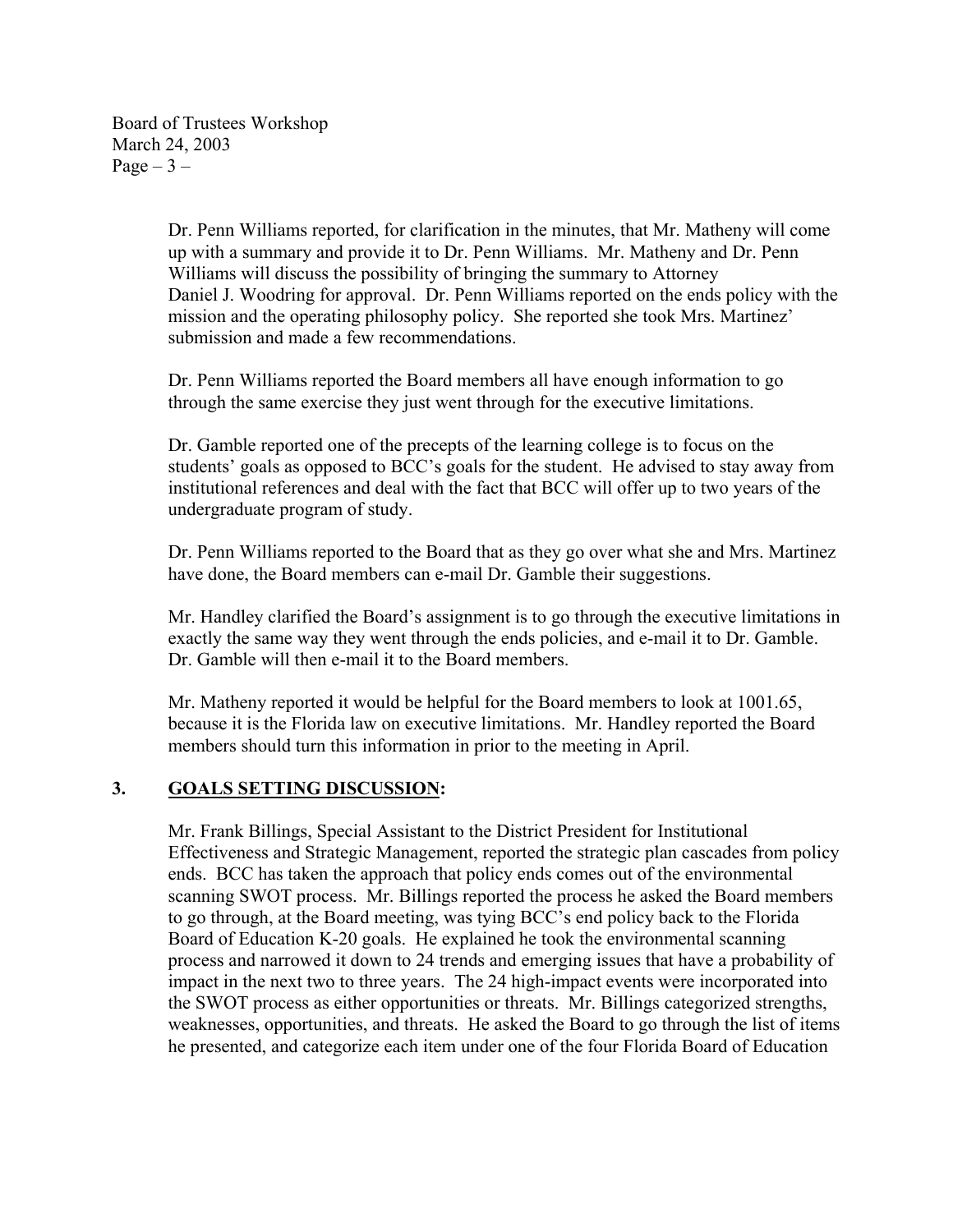Board of Trustees Workshop March 24, 2003 Page  $-4$  –

> goals. Within those four goals, the Board is to decide where the item falls within the eight strategic initiatives.

Mr. Billings reported BCC has taken the approach that its strategic planning process starts with the Board formulating policy ends. This is a yearly process that begins with the environmental scan and SWOT analysis. He reported that the list, under each one of the four Board of Education goals, the Board should be able to glean something in terms of what BCC says about itself, as far as BCC's weaknesses and strengths, and what the community says about BCC in terms of opportunities and threats. Mr. Billings asked the Board members to establish one or more end policies that satisfies all of the four Board of Education goals prior to the Board meeting in April, taking into account the slot components. Mrs. Martinez asked Mr. Billings to send this to the Board members via email. He reported he would also give them a copy to take with them. Dr. Gamble reported the last page of the handout the Board members received at this meeting, identifies the four strategic initiatives, which are listed in red. Underneath that, the seven goals that BCC used this year are listed. Those are goals the Administration would establish.

Mrs. Martinez reported the level of discomfort she had with writing policies from the environmental scan, is that the environmental scan will change from year to year. The policies are so high-level, they should not change that much. She reported BCC needs to have a policy at the highest student achievement level. Dr. Gamble reported the same thing could be said about some of the ends. It is likely that the ends are not going to be one-year ends. It is likely that some of the ends statements are going to multi-year in character. Dr. Gamble reported the Board members need to tell him what areas of special interest that they have concern about in the college. Dr. Gamble reported the Board, as they develop this process, needs to be careful about the terminology that is used. Policies impact on BCC's focus and its purpose. Mrs. Martinez reported the policies that are written should be in a format to avoid frequent revisions. Her preference would be to not encumber the Board with many lower-level policies. Dr. Gamble reported one of the things that will need to be looked at is what the Board wants to look at as it relates to the quarterly reports used as measurements.

Dr. Penn Williams asked how the ends policies that Mr. Billings wrote can be incorporated into what has already been done by the Board. Mrs. Martinez reported she is uncomfortable with this part because she doesn't think the Board should make an end policy that says the community will have a college that strives for strategic leadership rather than administrative detail through strategic planning and performance-based accountability. Mr. Handley reported one of the reasons to have a policy on this is so that the Board can get a report back on how BCC is doing in that area. Mrs. Martinez